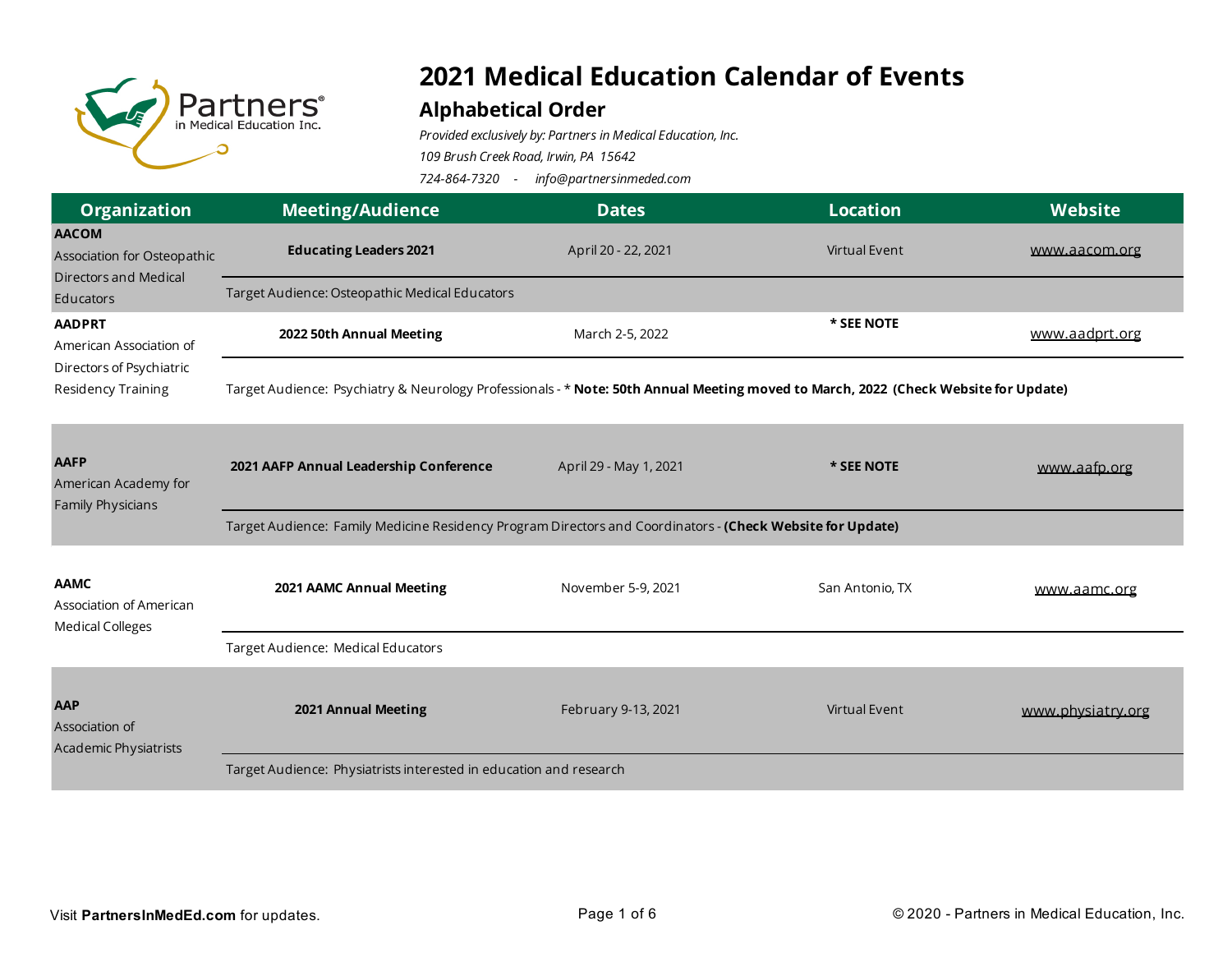| <b>Organization</b>                                                                      | <b>Meeting/Audience</b>                                                                       | <b>Dates</b>         | <b>Location</b>      | <b>Website</b> |
|------------------------------------------------------------------------------------------|-----------------------------------------------------------------------------------------------|----------------------|----------------------|----------------|
| <b>ACCME</b><br>Accreditation Council for<br><b>Continuing Medical</b><br>Education      | 2021 ACCME Meeting                                                                            | April 27-29, 2021    | Virtual Event        | www.accme.org  |
|                                                                                          | Target Audience: Anyone in the CME community wanting to learn more about ACCME accreditation  |                      |                      |                |
| <b>ACEHP</b><br>Alliance for Continuing<br>Education in the Health<br>Professions        | <b>Alliance 2021 Annual Conference</b>                                                        | January 12-15, 2021  | <b>Virtual Event</b> | www.acehp.org  |
|                                                                                          | Target Audience: Meeting planners, program coordinators, administrators and assistants in CME |                      |                      |                |
| <b>ACEP</b><br>American College of<br><b>Emergency Physicians</b>                        | 2021 Scientific Assembly                                                                      | October 25-28, 2021  | Boston, MA           | www.acep.org   |
|                                                                                          | Target Audience: Emergency Medicine Professionals                                             |                      |                      |                |
| <b>ACGME</b><br><b>Accreditation Council for</b><br><b>Graduate Medical</b><br>Education | 2021 ACGME Annual<br><b>Educational Conference</b>                                            | February 24-26, 2021 | <b>Virtual Event</b> | www.acgme.org  |
|                                                                                          | Target Audience: Program Directors, DIOs, GME Directors, Administrative and Coordinator Staff |                      |                      |                |
| <b>ACOFP</b><br>American College of<br>Osteopathic Family<br>Physicans                   | <b>ACOFP 58th Annual Convention &amp;</b><br><b>Scientific Seminars</b>                       | March 11-14, 2021    | Virtual Event        | www.acofp.org  |
|                                                                                          | Target Audience: Osteopathic family medicine physicians                                       |                      |                      |                |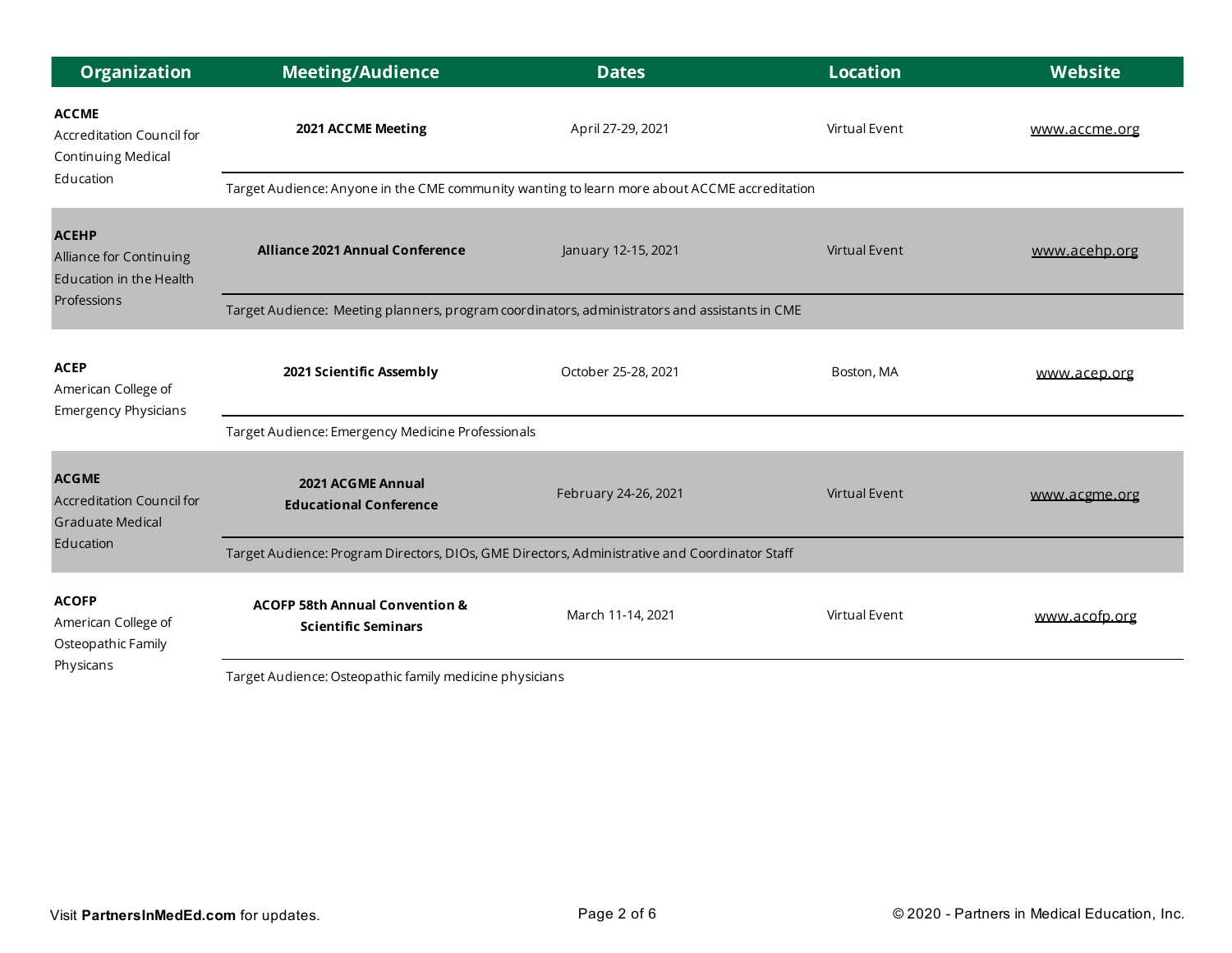| <b>Organization</b>                                                        | <b>Meeting/Audience</b>                                                                                                                            | <b>Dates</b>      | <b>Location</b> | Website          |  |
|----------------------------------------------------------------------------|----------------------------------------------------------------------------------------------------------------------------------------------------|-------------------|-----------------|------------------|--|
| <b>AHA</b><br>American Hospital<br>Association                             | 2021 AHA Leadership Summit                                                                                                                         | July 22-24, 2021  | Nashville, TN   | www.aha.org      |  |
|                                                                            | Target Audience: CEOs, Administrators and System Executives, Board Members, Nursing Executives, Practitioners, Public Health and Community Leaders |                   |                 |                  |  |
| <b>AHME</b><br>Association for Hospital<br>Medical Education               | 2021 AHME Institute                                                                                                                                | May 12-14, 2021   | Virtual Event   | www.ahme.org     |  |
|                                                                            | Target Audience: DIOs, CAOs, Directors, Coordinators, and Administrators of Undergraduate, Graduate, and Continuing Medical Education              |                   |                 |                  |  |
| <b>AIAMC</b><br>Alliance of Independent<br><b>Academic Medical Centers</b> | 2021 Annual Meeting                                                                                                                                | March 25-27, 2021 | Nashville, TN   | www.aiamc.org    |  |
|                                                                            | Target Audience: VPMAs, DMEs, ADMEs, CMOs                                                                                                          |                   |                 |                  |  |
| <b>AIM</b><br>Administrators of<br>Internal Medicine                       | Academic<br><b>Internal Medicine Week 2021</b>                                                                                                     | April 6-16, 2021  | Virtual Event   | www.im.org       |  |
|                                                                            | Target Audience: Administrative Staff in Internal Medicine                                                                                         |                   |                 |                  |  |
| <b>AMA</b><br>American Medical<br>Association                              | <b>AMA Annual Meeting</b>                                                                                                                          | June 12-16, 2021  | Chicago, IL     | www.ama-assn.org |  |
|                                                                            | Target Audience: CME providers, pharmaceutical and device industry, regulating and accrediting organizations                                       |                   |                 |                  |  |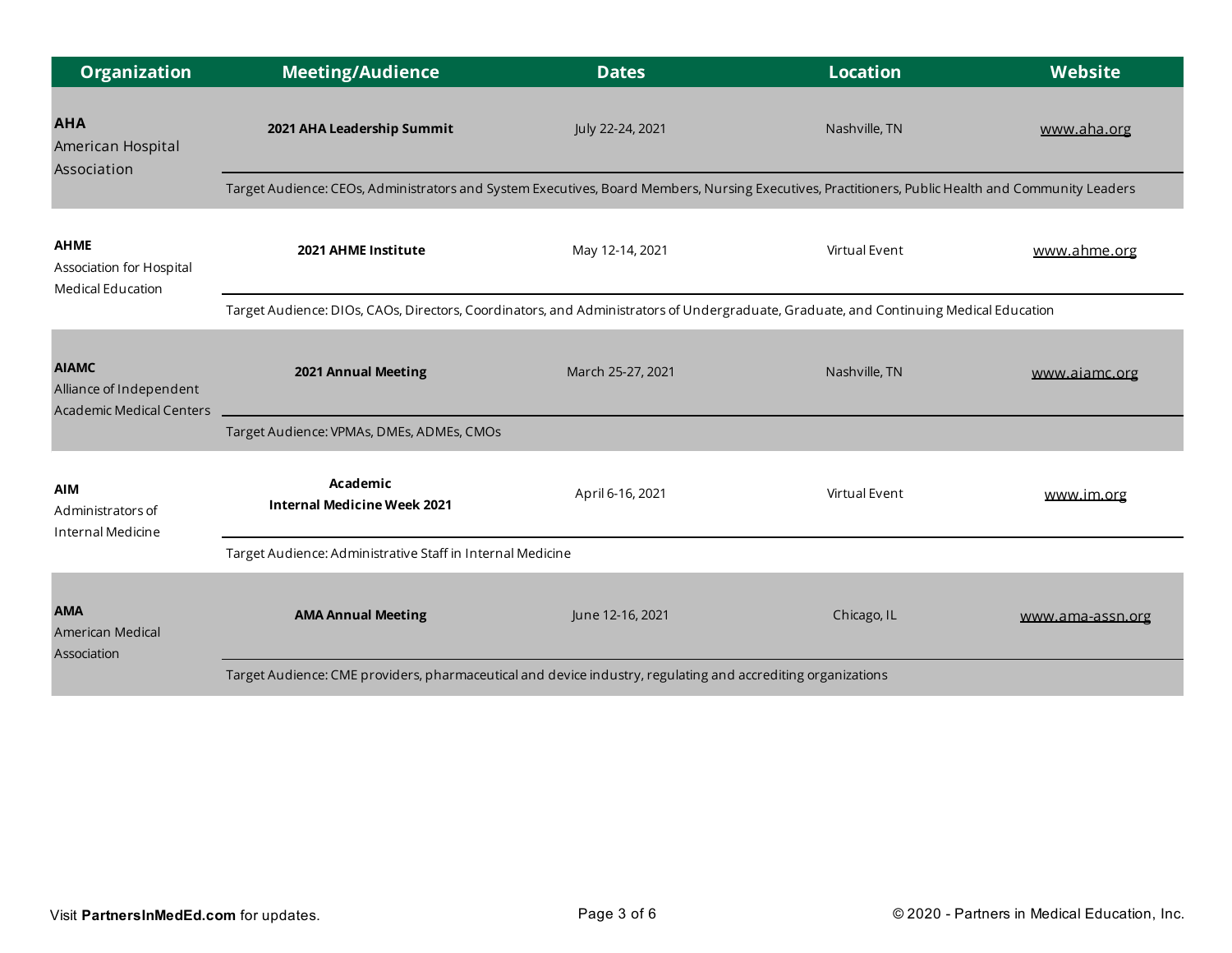| <b>Organization</b>                                                          | <b>Meeting/Audience</b>                                                  | <b>Dates</b>           | <b>Location</b>      | <b>Website</b>      |
|------------------------------------------------------------------------------|--------------------------------------------------------------------------|------------------------|----------------------|---------------------|
| <b>AOA</b><br>American Osteopathic<br>Association                            | <b>OMED 2021</b>                                                         | October 22-25, 2021    | Pheonix, AZ          | www.osteopathic.org |
|                                                                              | Target Audience: Osteopathic physicians                                  |                        |                      |                     |
| <b>APDIM</b><br>Association for Program<br>Directors in Internal<br>Medicine | 2021APDIM Fall Meeting                                                   | <b>TBD</b>             | <b>TBD</b>           | www.im.org          |
|                                                                              | Target Audience: Program Directors, Internal Medicine                    |                        |                      |                     |
| <b>APDS</b><br>Association of<br>Program Directors in<br>Surgery             | 2021 Surgical Education Week                                             | April 27 - May 1, 2021 | Boston, MA           | www.apds.org        |
|                                                                              | Target Audience: Surgeons                                                |                        |                      |                     |
| <b>APGO</b><br>Association of Professors of<br>Gynecology and Obstetrics     | 2021 CREOG and APGO<br><b>Annual Meeting</b>                             | March 3-6, 2021        | <b>Virtual Event</b> | www.apgo.org        |
|                                                                              | Target Audience: Residency Program Directors and Coordinators for OB/GYN |                        |                      |                     |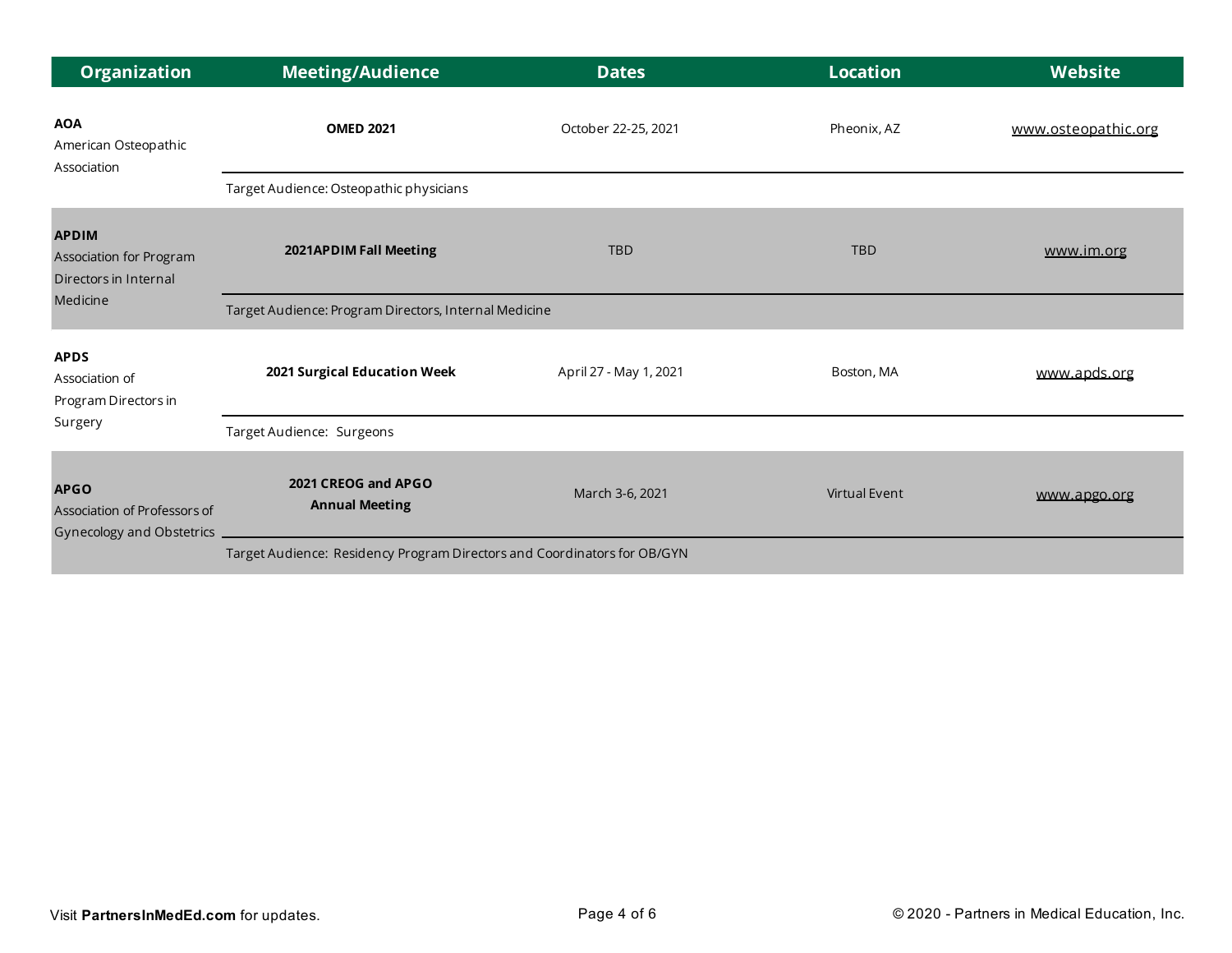| <b>Organization</b>                                            | <b>Meeting/Audience</b>                                                                                                                            | <b>Dates</b>       | <b>Location</b>    | <b>Website</b>    |  |
|----------------------------------------------------------------|----------------------------------------------------------------------------------------------------------------------------------------------------|--------------------|--------------------|-------------------|--|
| <b>APPD</b><br>Association of Pediatric<br>Program Directors   | 2021 Annual Spring Meeting                                                                                                                         | March 23-26, 2021  | Virtual Event      | www.appd.org      |  |
|                                                                | Target Audience: Residency & Fellowship PDs, AssociatePDs, PCs, and Chief Residents; Clerkship Directors, Med-Peds Directors & Admins              |                    |                    |                   |  |
| <b>ARCOS</b><br>Association of Residency<br>Coordinators in    | 2021 ARCOS Conference                                                                                                                              | March 7-10, 2021   | Bonita Springs, FL | www.arcos-inc.com |  |
| Orthopaedic Surgery                                            | Target Audience: Residency Coordinators for Orthopaedic Surgery Programs                                                                           |                    |                    |                   |  |
| <b>ASIP</b><br>American Society for<br>Investigative Pathology | 2021 Annual Meeting                                                                                                                                | April 27-30, 2021  | Virtual Event      | www.asip.org      |  |
|                                                                | Target Audience: Directors of Pathology Graduate Training Programs                                                                                 |                    |                    |                   |  |
| <b>AUPO</b><br>Association of University<br>Professors of      | 2021 Annual Meeting                                                                                                                                | February 4-6, 2021 | Virtual Event      | www.aupo.org      |  |
| Ophthalmology                                                  | Target Audience: Professors & Physicians of Ophthalmology                                                                                          |                    |                    |                   |  |
| <b>AUR</b><br>Association of University<br>Radiologists        | 2021 AUR Annual Meeting<br>$\mathcal{L}$ , and the set of $\mathbf{R}$ , and $\mathbf{R}$ , and $\mathbf{R}$ , and $\mathbf{R}$ , and $\mathbf{R}$ | May 3-6, 2021      | Virtual Event      | www.aur.org       |  |

Target Audience: Program Directors, Radiology